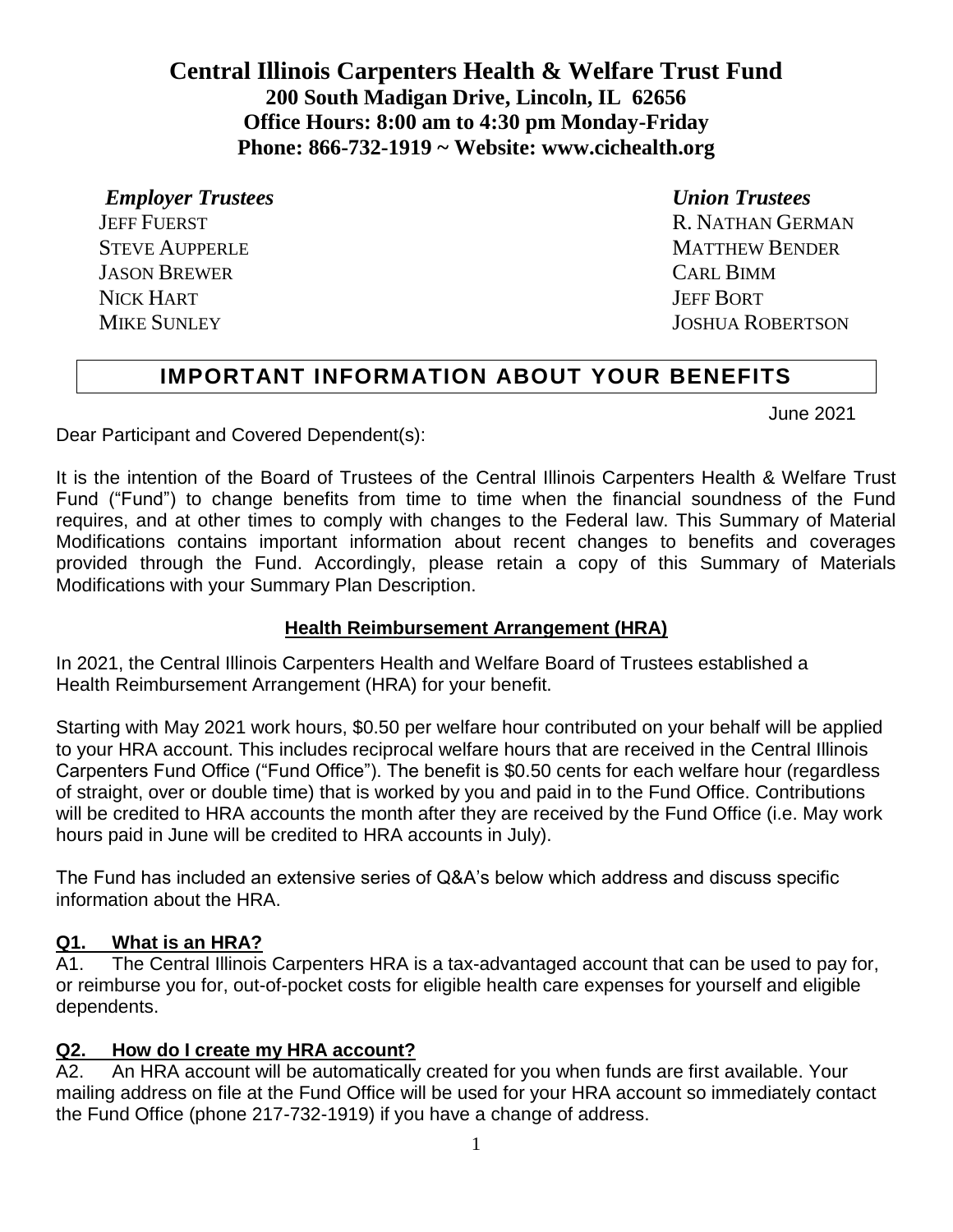## **Q3. Who is TASC?**

A3. TASC is the third-party administrator who administers the Central Illinois Carpenters HRA benefit. Once your HRA account has been created, you will be mailed a welcome packet from TASC with information on how to set up an online/mobile app account. In a separate mailing, a plain white envelope will include your TASC Card (will look like a credit card). **YOU MUST CALL TASC customer service (7 am – 8 pm central time) at 800-422-4661 and give them your email address so you can access your HRA account online.** *The Fund Office is not sending your Social Security Number to TASC*. Please open all your mail. The TASC logo looks like this:



# **Q4. What if I do not receive a TASC Card in the mail?**

A4. If you do not receive a TASC Card in a plain white envelope within 10 business days of receiving the TASC welcome packet in the mail, please call TASC customer service at 800-422-4661 to request a replacement card. The Fund Office staff does not have access to your HRA account and cannot provide you with a replacement TASC Card.

### **Q5. How do I access my account?**

A5. You must be a member in Good Standing with your Local Union (dues must be current and not in arrears) to access your account. Access to your HRA account will be through an on-line/mobile platform with TASC customer service personnel available to assist you.

### **Q6. What do I do if I lose my TASC Card?**

A6. Log in to your TASC account and then you may place a block on the card so it cannot be used (while you look for it) or you can permanently terminate it and request a new card be issued. Contact TASC customer service at 800-422-4661 for assistance if needed.

#### **Q7. What if I want an extra card for my spouse to use?**

A7. If you want a second card for your spouse to use, you may request it within your online account options or by contacting TASC at the customer service number listed above.

### **Q8. Can I contact the Fund Office about my HRA account?**

A8. Please contact TASC customer service at 800-422-4661 with any and all questions about your HRA account or reimbursements. The Fund Office staff does not have access to your HRA account.

### **Q9. What are HRA-eligible expenses?**

A9. HRA-eligible expenses include medical, prescription drug, dental, vision and hearing services that you or your eligible dependents incur and are not covered by insurance such as copays, deductible and co-insurance. More examples of eligible expenses may be found at [www.irs.gov/publications/p502.](http://www.irs.gov/publications/p502) Basically, as long as the expense is related to a health need and is not considered cosmetic, it will be eligible. For example, a cavity filling is eligible but teeth whitening is not.

### **Q10. How do I use my HRA money to pay for eligible expenses?**

A10. Your TASC Card may be used at a point of sale for eligible expenses such as the pharmacy counter or a doctor's office. If you have already paid for an eligible expense and want to request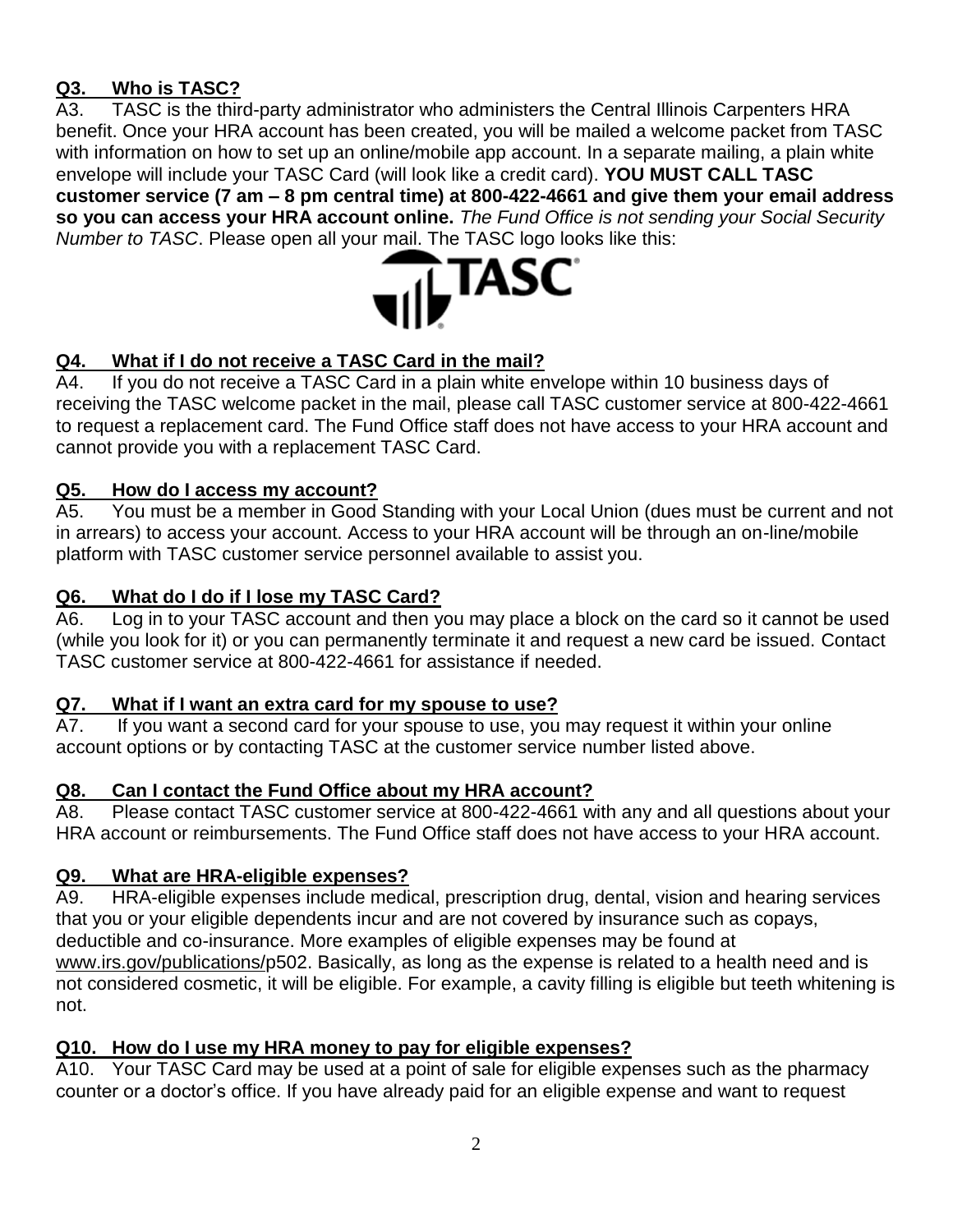reimbursement from your account, you must submit your expense information to TASC. Once logged in to your account, TASC provides instructions on how to request reimbursement.

### **Q11. How do I receive reimbursement money from my HRA account?**

A11. Reimbursement will be placed on your TASC Card in the *MyCash* account which allows you to use the TASC Card like a credit card anywhere MasterCard is accepted. However, you also have a few reimbursement options that are available within your online account: you may elect to have a paper check mailed to you, or you may elect to have TASC make a direct deposit into your bank account (\$25 minimum deposit) at no charge. For the direct deposit option, you will need to provide your bank information to TASC. Your TASC Card will work at an ATM to withdraw *MyCash* balances as long as you first set up a PIN within your HRA account - keep in mind, you will be subject to any fees charged by the ATM.

### **Q12. Can I buy over-the-counter medicines with my HRA money?**

A12. Yes, over-the-counter items approved by the IRS are eligible for your HRA. Depending on where you buy the items, you may be able to use your TASC Card. If the store has not coded their computer system to differentiate between eligible and non-eligible items, you will need to request reimbursement from your HRA account. Usually, a pharmacy counter checkout is coded to know which items are eligible for your HRA.

### **Q13. Can I use my TASC Card for mail order prescriptions?**

A13. Yes, you may provide the prescription mail order company with your TASC Card number for them to process your prescription copay. You must keep your receipt showing the details of the payment because you may be asked by TASC to substantiate the expense. Contact TASC customer service with any issues you encounter when using your TASC Card over the phone with a pharmacy or doctor's office.

### **Q14. What if I incurred an HRA-eligible expense before May 2021?**

A14. Although the 50 cents per hour contribution to your account begins with May 2021 work hours, the HRA benefit year is a calendar year so eligible expenses incurred in the year 2021 would be eligible for reimbursement from your HRA account after May 1, 2021. As an example, this means if you already paid your dental deductible towards services you received in February 2021, you would be able to submit (once there is money in your HRA) proof of payment and an itemized statement or explanation of benefits (EOB) page and request reimbursement from your account.

#### **Q15. Can I get reimbursed by my HRA for a medical service I had in 2020 but paid for in 2021?**

A15. No, the HRA plan year is a calendar year and reimbursement is based on the date a service is received/incurred and not the date you pay for it.

### **Q16. Is there a deadline to submit an expense for reimbursement?**

A16. Yes, services incurred in one calendar year must be submitted for reimbursement by March 31 of the following year (if you want to request reimbursement or make payment for those services).

#### **Q17. Do I have to use my HRA money for expenses now or can I let my account increase over time?**

A17. You have the choice of how/if you want to use your HRA money. You are not required to use your HRA money now. Your HRA account balance (if any) rolls over each calendar year with no limit on the account balance which allows you to build up a higher balance to use later.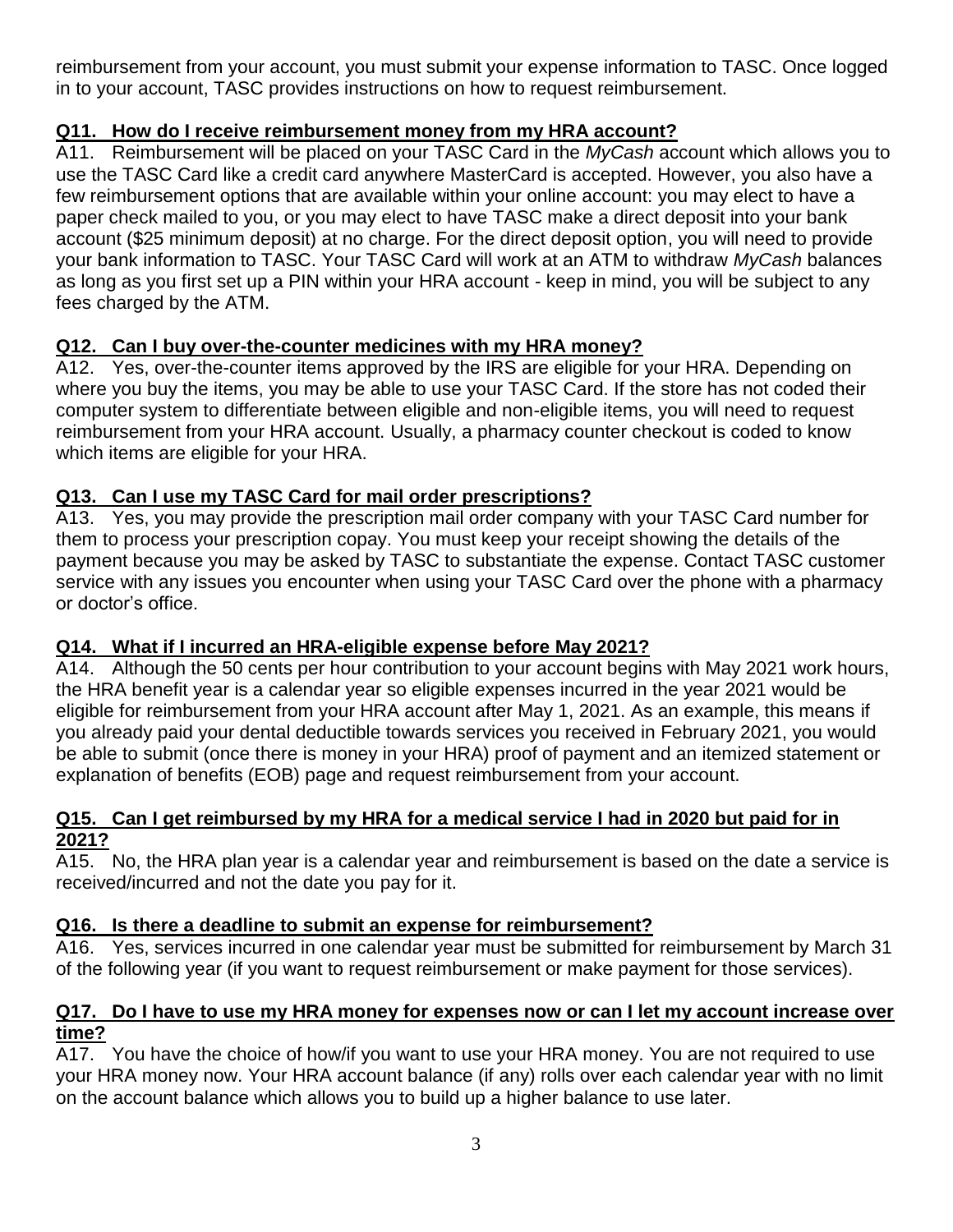#### **Q18. Do I have to be "covered" (i.e., eligible for benefits) under the Health Plan to have an HRA or to use my HRA?**

A18. No, you do not have to be covered by the Central Illinois Carpenters Health Plan to have an HRA account or to use your HRA money.

### **Q19. Do I have to be active status to use my HRA account?**

A19. No, you can be an active or retired member and use your HRA account. However, you must be a member in Good Standing with your Local Union (dues must be current and not in arrears) to access your account.

### **Q20. Can I use my HRA money to self-pay for coverage in the Health Plan?**

A20. Yes, you may use your HRA money towards a self-payment to continue coverage if you lose eligibility due to lack of work hours or to continue health insurance coverage via retiree self-payment. To be reimbursed from your HRA for a self-payment, you will need to first make a payment to the Fund Office and then submit your paid receipt to TASC for reimbursement. The Fund Office cannot process payment from your TASC Card.

#### **Q21. What if my expense or self-payment amount costs more than the balance in my HRA account?**

A21. You may only use, or be reimbursed, up to the dollar amount available in your HRA account.

### **Q22. How often will contributions be applied to my HRA account?**

A22. Contributions will be applied once a month to your HRA account. Contributions will be credited to HRA accounts the month after they are received by the Fund Office (i.e. June work hours paid in July will be credited to HRA in August).

#### **Q23. Does my disability crediting of hours or my self-payment count towards my HRA account?**

A23. No, a crediting of hours while receiving disability benefits or via paycheck stub credit does not count towards HRA funding. Any self-payment to continue health plan coverage does not count towards HRA funding. This includes active, retiree and COBRA self-payments. Only paid welfare hours for work performed May 1, 2021 and after are eligible for HRA contributions.

### **Q24. What if I leave covered employment or retire?**

A24. If you leave covered employment or retire you may continue using your HRA account to pay for eligible expenses as long as you remain in Good Standing status with the Local Union.

#### **Q25. Who pays the administrative fee for my HRA account?**

A25. The Central Illinois Carpenters Health Plan pays the monthly administrative fee.

### **Q26. Do I need to keep my receipts for services/items covered by my HRA account?**

A26. Yes, you may need to submit your receipt(s) to TASC to substantiate an expense. This is an IRS requirement. If your expense is not eligible per the IRS, your claim may be denied and/or you may have to pay taxes on the money reimbursed from your HRA account. TASC will contact you if they need an itemized receipt.

#### **Q27. Will I earn interest on the money in my HRA account?**

A27. No, your HRA account is non-interest bearing – it is not a bank or investment account.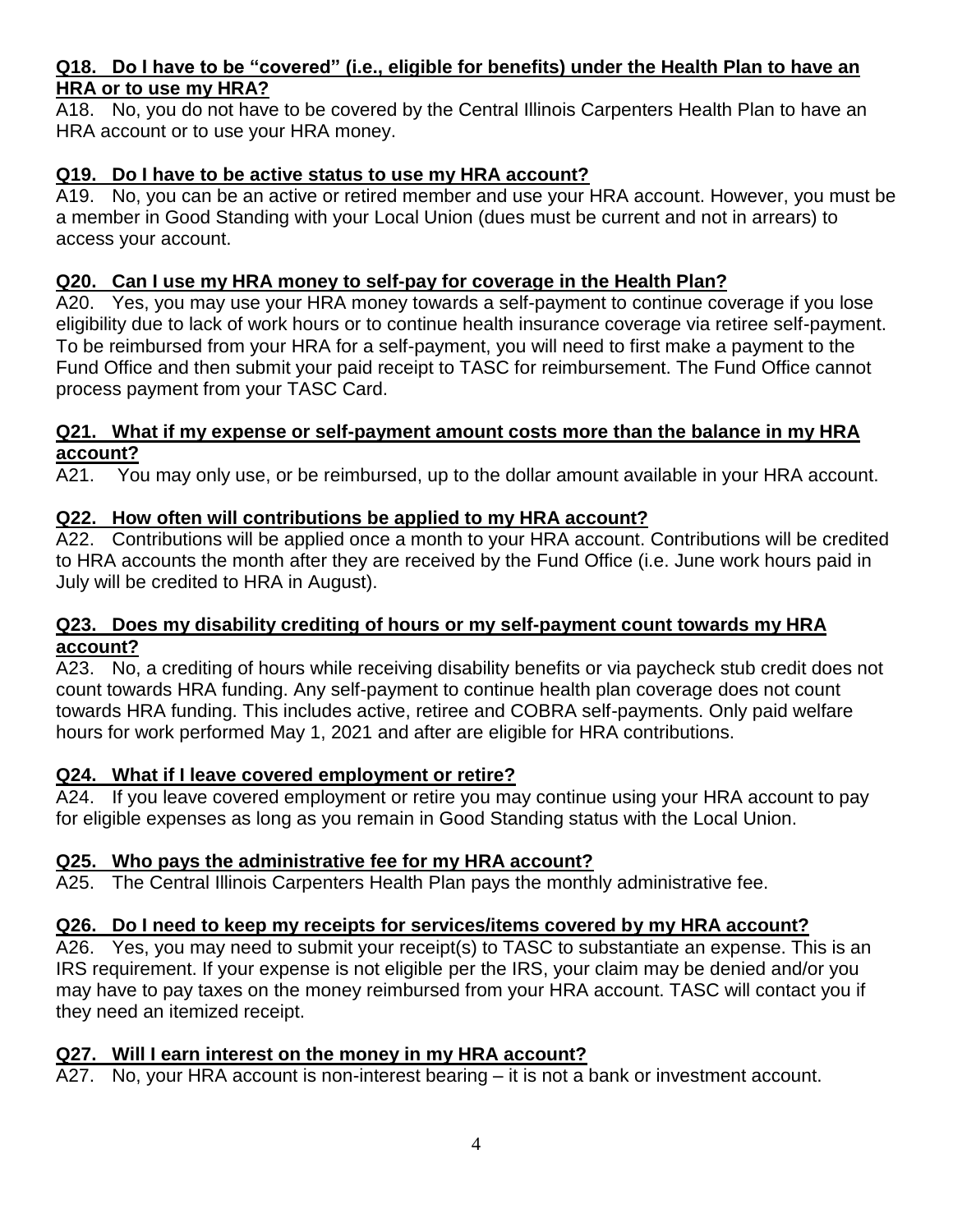#### **Q28. Can I make a payment into my HRA account?**

A28. No, you cannot make any self-payments into your HRA account.

### **Q29. Is my HRA account a vested benefit?**

A29. No, your HRA account is not a vested benefit.

### **Q30. Is it possible for my HRA account to be forfeited?**

A30. Yes, your HRA account will be forfeited permanently if you do not return to a member in Good Standing status within 12 months or if you are an apprentice and drop out of the program or if your account balance is below \$100 and there is no account activity for 24 consecutive months. Per the Affordable Care Act, you may also voluntarily forfeit your HRA account.

### **Q31. What if I die and there is money in my HRA account?**

A31. The HRA account is permanently forfeited if you die and are not survived by dependents. If you have a legal dependent(s), s/he can use any balance remaining in your HRA account as long as the dependent(s) remains eligible for coverage with the Central Illinois Carpenters Health Plan. No death benefit payment or transfer from the account is permitted under law.

### **Q32. Who is Eligible for the Central Illinois Carpenters HRA benefit?**

A32. Members of Locals #237, #243, #270 as well as #1693 members that reside in the Southern Region of the Chicago Regional Council of Carpenters (formerly #1051). Also, individuals covered by a Participation Agreement with the Central Illinois Carpenters Health and Welfare Trust Fund.

### **Temporary Extension of Certain Deadlines**

As you may recall, the Fund previously had to extend certain deadlines relating to special enrollment, claims, COBRA, appeals, external review, etc. as a result of federal legislation addressing the COVID-19 pandemic. Due to updated federal guidance addressing the COVID-19 pandemic, the Fund will continue to temporarily extend certain deadlines as described below. Last year, you received a similar notice advising you that the below-noted deadlines were extended by disregarding the "Outbreak Period," which was generally defined as the period from March 1, 2020 until sixty (60) days after the announced end of the National Emergency relating to the COVID-19 pandemic (or such other date as announced by the federal government). In other words, certain deadlines were tolled. Since the National Emergency related to the COVID-19 pandemic has lasted longer than a year, the federal government issued updated guidance noting that the tolling period ends the earlier of:

- 1. One year from the date an individual was first eligible for relief; or
- 2. Sixty (60) days from the end of the National Emergency related to the COVID-19 pandemic, which is ongoing.

**Consequently, and in general, the foregoing means that you will likely receive a one-year extension of the following deadlines as long as the National Emergency related to the COVID-19 pandemic continues:** 

- **The period to request special enrollment;**
- **The 60-day election period for COBRA continuation coverage;**
- **The date for making COBRA premium payments;**